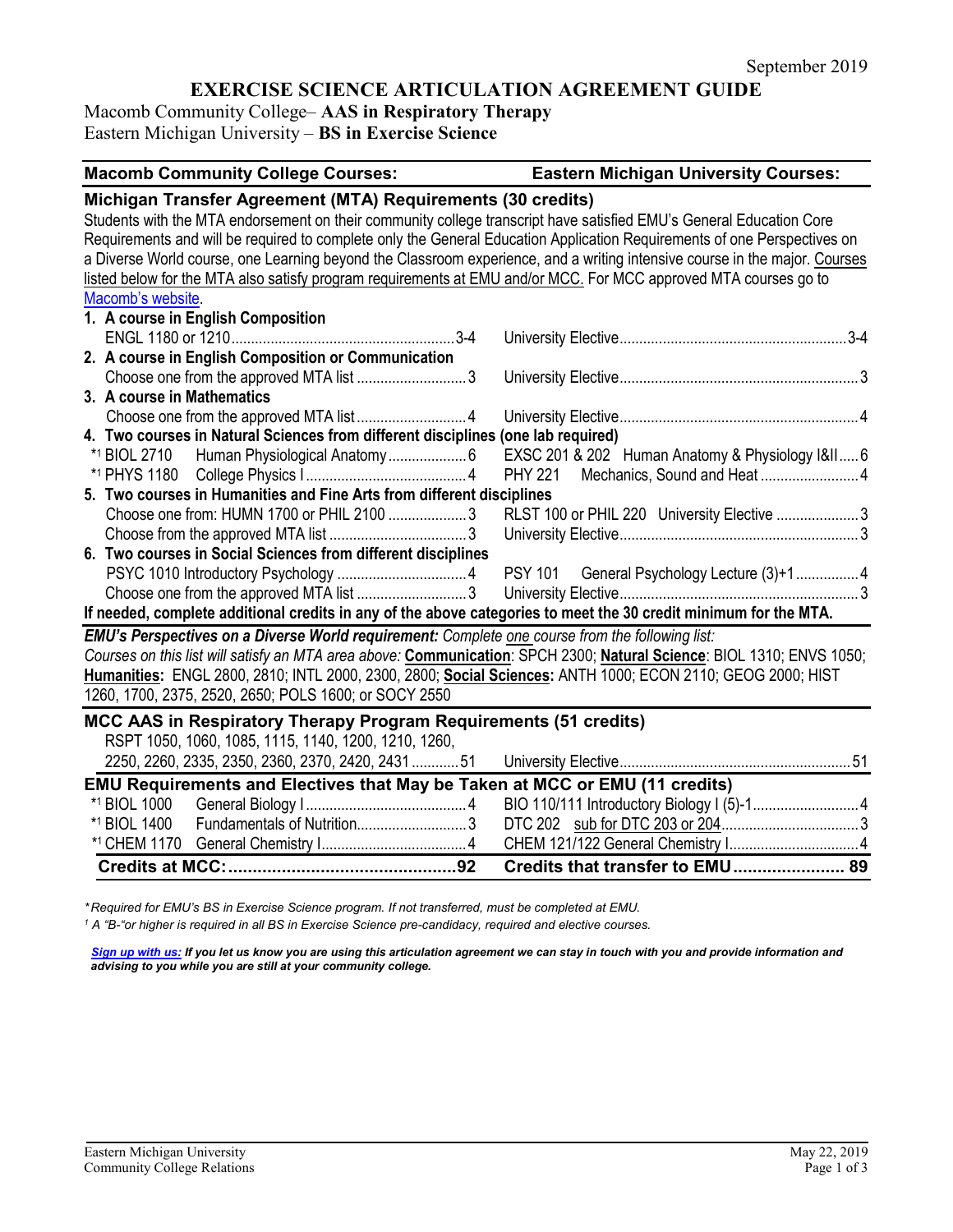# **EXERCISE SCIENCE ARTICULATION AGREEMENT GUIDE**

Macomb Community College– **AAS in Respiratory Therapy** Eastern Michigan University – **BS in Exercise Science**

# **Completion of the BS in Exercise Science Program at EMU**

**Major Requirements (35 credits)**

*A "B-" or higher is required in all required and elective courses in the exercise science major.*

| <b>Required Courses</b><br>(29 credits) |                                         |
|-----------------------------------------|-----------------------------------------|
| <b>EXSC 205</b>                         | Quantitative Mthds in Exercise Science3 |
| <b>EXSC 300</b>                         |                                         |
| <b>EXSC 305</b>                         |                                         |
| 1EXSC 380W                              | Exercise and Sport Psychology3          |
| <b>EXSC 405</b>                         |                                         |
| <b>EXSC 410</b>                         |                                         |
| <b>EXSC 430</b>                         | Clinical Exercise Electrocardiology 3   |
| 1EXSC 431W                              |                                         |
| <b>EXSC 432</b>                         | Exercise Programming and Prescription3  |

## **Elective Courses (6 credits)**

Choose 2 courses from the following.

- \*EXSC 408 Exercise Epidemiology (3) EXSC 412 Endurance Training and Performance (3) \*EXSC 415 Diabetes and Obesity (3) EXSC 418 Human Cadaver Laboratory (3)
- EXSC 419 Sports Supplements & Ergogenic Aide (3)<br>\*EXSC 435 Echocardiography (3) Echocardiography (3)

*\* indicates recommended course for this agreement*

Students who successfully complete the Respiratory Therapy program at MCC prior to transferring to EMU will have EXSC 144, EXSC 330L4, EXSC 433, and EXSC 480L4 waived.

## **LBC Requirement (0-3 credits)**

One Learning beyond the Classroom (LBC) course or noncredit experience must be completed at EMU. Consult advisor for options.

### *1 Fulfills EMU's Writing Intensive Requirement*

*Note: It is recommended you contact EMU as soon as you are considering transferring to receive advising. Please see the contact information for EMU on the third page.*

### **Sample Full time Sequence:**

*Courses may not be offered every semester. Consult advisor to plan a program of study.*

| <b>Fall Semester Start</b> | $(13 \text{ credits})$ |
|----------------------------|------------------------|
|                            |                        |
|                            |                        |
|                            |                        |
|                            |                        |
|                            |                        |

| Winter          |                                               | (16 credits) |
|-----------------|-----------------------------------------------|--------------|
| <b>EXSC 410</b> |                                               |              |
| <b>EXSC 430</b> |                                               |              |
|                 | EXSC 431W F, W; pre-req EXSC 300 & admitted 3 |              |
|                 |                                               |              |
|                 |                                               |              |

### **Summer (6-9 credits)**

| יסוווווופו | $10 - 3$ or called                                    |  |
|------------|-------------------------------------------------------|--|
|            | EXSC 305 F, W, S; pre-req PHY 221 & EXSC 201 & 202  3 |  |
|            |                                                       |  |
|            |                                                       |  |